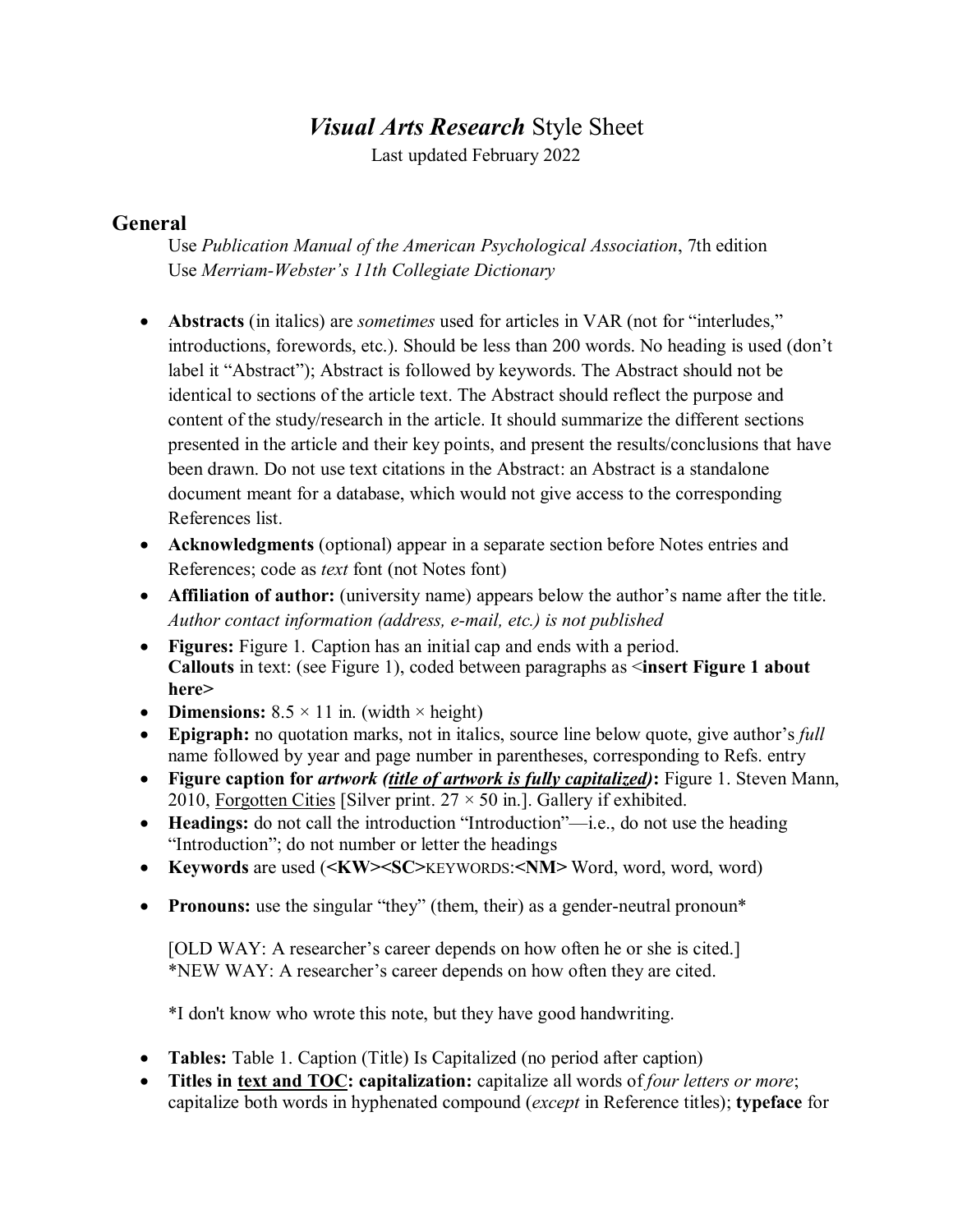**title of artwork** or **title of an art exhibition** is italics, and titles of artwork are fully capitalized in text and in captions; the title of a video game or website name is *not* in italics; title of a project not in italics

- Verbs: Past tense is preferred to report on the findings in a study
- **Website names in text: set roman (not italics):** Google, YouTube, Flickr, Facebook

# **Grammar and Copyediting**

## **Abbreviations**

- Use ampersand  $(\&)$  in References list and parenthetical material—but not in running text
- Spell out all but the most common acronyms and abbreviations at first mention
- Spell out names of months in References date citation
- Avoid the use of contractions in text (unless to spell out a contraction sounds awkward)
- Time: Use a.m. and p.m.  $(6:45 \text{ p.m.}; 5 \text{ a.m.})$
- Units of measure: (no period following) ft, lb, min, hr, ft, cm, kg; (period following) in. 5 cm 5 min

### **Numbers and dates**

- Spell out numbers one through nine except for when there are back-to-back modifiers: ten 7-point scales; use numerals for numbers 10 and above
- Spell out a number that begins a sentence or title
- Use numerals for time, age, dates, money (2 weeks, age 7, \$50)
- 1980s, mid-1980s, 1960s; *or* the sixties; 55 BC and AD 1900
- *Centuries*: 20th century, 21st century
- 1980-1983 (use hyphen and *do not* abbreviate as 1980-83); hyphen between numbers will be automatically changed to en-dash
- **percent:** 10% (use numeral and % symbol)
- (use comma)  $1,368;$  \$5,000
- (no comma) p. 1368; 1368 Main Street
- 25 million
- **age** 65, a 5-year-old (noun, adj.), he is 5 years old
- use numerals for measurements: time, dates, length
- pp. 380-389 (do not drop out digits)
- Spell out **ordinals** (e.g., "third") first up to ninth, except in References edition (3rd ed.): **grades** in school: use words for grades one through nine, then numerals: first grade, 11th grade
- dimensions:  $8\frac{1}{2} \times 11$  in.
- 2:30 p.m.
- $\bullet$  100°F

## **Punctuation**

• Use serial comma (a, b, and c)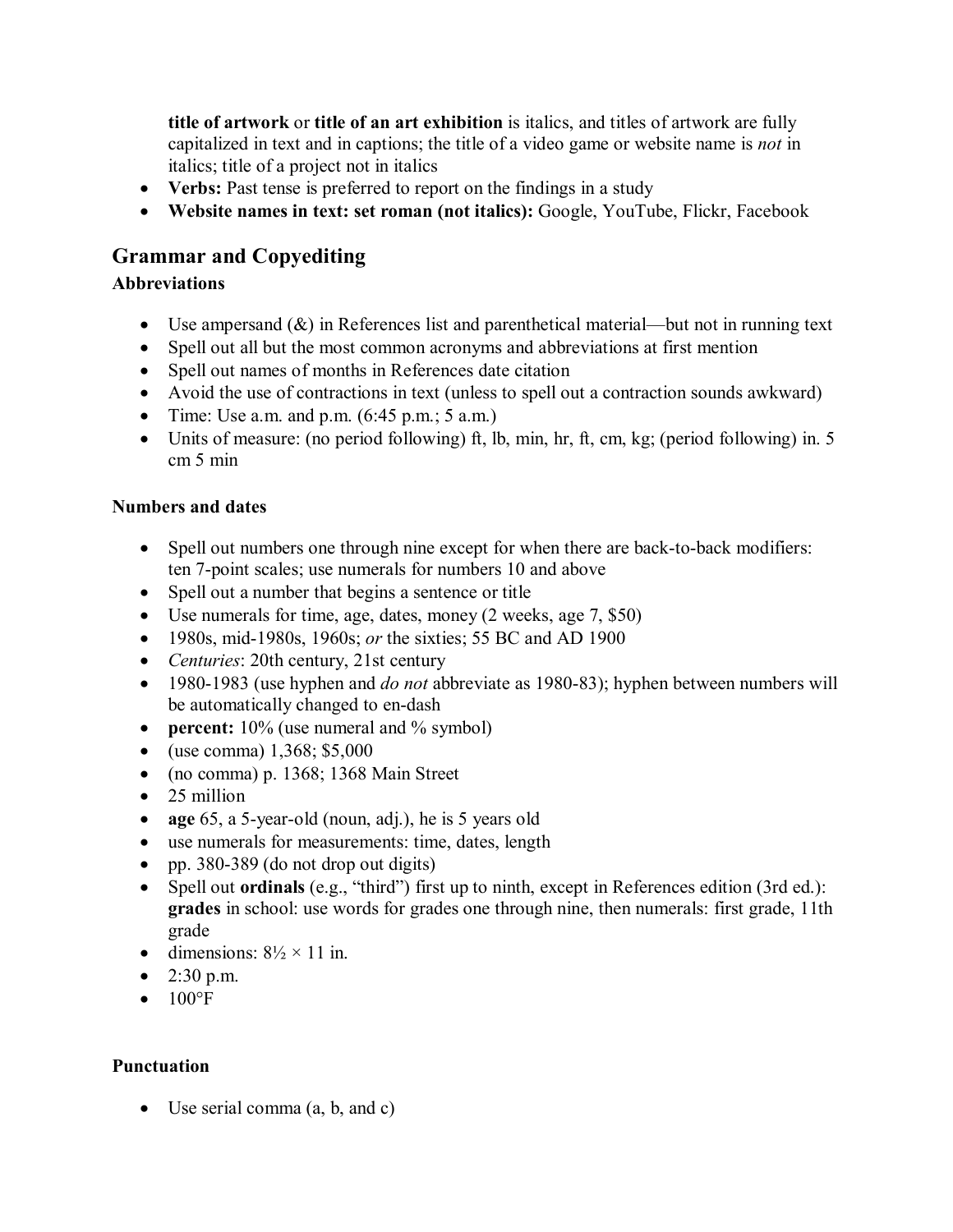- No periods in upper case acronyms or abbreviations (FBI, URL); exception, U.S. (adjective only), but UN
- No periods after measurement abbreviations: cm, ft, hr, lb, min, ml; *but use period for* in.
- No periods after URL in References
- Use single quotes inside double quotes "" quote inside quote"; avoid using single quotation marks as "scare quotes" or to denote a word as a word
- *No comma* before or after II or "Jr." when it follows a name as a suffix (e.g., Martin Luther King Jr. is my hero.)
- After a colon, *capitalize* the first word beginning a complete sentence.
- Hyphens are used before a capitalized word, or to prevent mispronunciation (anti-American, non-science, co-morbidity) or misreading (anti-intellectual), or to emphasize the prefix
- NO HYPHEN used after an adverb ending inly+ participle or adjective: "mildly amusing"

## **References**

- Section subhead is "References"
- References section follows Notes section (if both are used)
- Use sentence style capitalization for article and book titles: *The tale of two cities*
- *No quotes* around article or chapter titles
- Spell out journal titles in full, *including* "The"
- Use US Postal service state abbreviations (*except* if the publisher is a *university* whose name includes the name of the *state*, don't repeat the *state* in the publisher location); spell out names of countries outside the United States; *except* for **Canadian** location, include postal province abbreviation and no country name
- Use initials with a space between them (Key, J. S.)
- When the same author appears for different works more than once in the References, continue to write out his/her name and arrange entries by year of publication
- If same author has more than one source from the same year, use, for example, 2001a, 2000b, etc., arranging alphabetically by title
- Use all digits (use hyphen although it will be changed to an en-dash in typesetting) in page ranges (pp. 136-149)
- No Refs. entry needed for Bible—use text citation: 1 Cor. 13:1 (Revised Standard Version)
- (in press) use for forthcoming work
- (n.d.) no date available
- $\bullet$  (2nd ed.)
- Put translations of titles in brackets
- *More than 20 authors*: list first 19, then use ellipsis before last author name:

Miller, T. C., Brown, M. J., Wilson, G. L., Evans, B. B., Kelly, R. S., Turner, S. T., Lewis, F., Nelson, T. P., Cox, G., Harris, H. L., Martin, P., Gonzalez, W. L., Hughes, W., Carter, D., Campbell, C., Baker, A. B., Flores, T., Gray, W. E., Green, G., . . . Lee, L. H.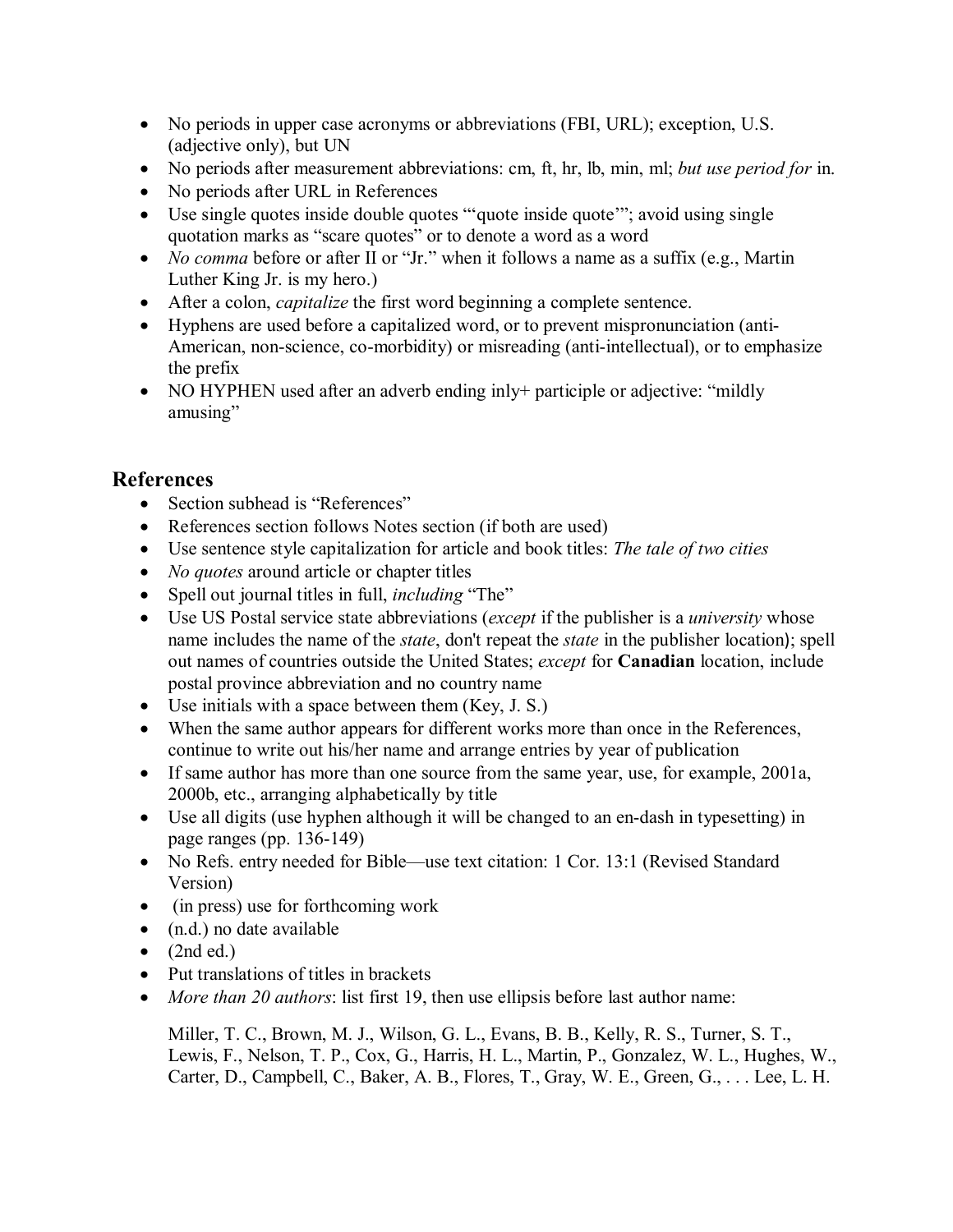### **References, sample entries:**

*Book*: *no location (no city or state) given for publisher* Gutmann, A. A., & Thompson, D. D. (1996). *Democracy and disagreement.* Harvard University Press.

Wilson, B. A., Alderman, N., Burgess, P. W., Emslie, H. C., & Evans, J. J. (1996). *The behavioural assessment of the dysexecutive syndrome*. Thames Valley Test Company.

*Translated book and reprint:* Laplace, P. S. (1951). *A philosophical essay on probabilities.* (F. W. Truscott & F. L. Emory, Trans.). Dover. (Original work published 1814) *text citation for this work:* (Laplace, 1814/1951)

#### *Introduction*

Funk, R., & Kolln, M. (1998). Introduction. In E. W. Ludlow (Ed.), *Understanding English grammar* (pp. 1-2). Allyn and Bacon.

#### *Chapter (and subsequent edition in first example)*:

Raz, N. (2000). Aging of the brain and its impact on cognitive performance: Integration of structural and functional findings. In F. I. M. Craik & T. A. Salthouse (Eds.), *Handbook of aging and cognition* (2nd ed., pp. 1–90). Erlbaum.

O'Neil, J. M., & Egan, J. (1992). Men's and women's gender role journeys: A metaphor for healing, transition, and transformation. In B. R. Wainrib (Ed.), *Gender issues across the life cycle* (pp. 107-123). Springer.

*Edited book:*

Irwin, R. L., & de Cosson, A. (Eds.). (2004). *A/r/tography: Rendering self through artsbased living inquiry*. Pacific Educational Press.

*Edited book with author:* Plath, S. (2000). *The unabridged journals.* K. V. Kukil (Ed.). Anchor.

*One volume of a multi-volume work (with translator):* Foucault, M. (1998). *The history of sexuality: Vol. 1. The will to knowledge*. (R. Hurley, Trans.). Penguin Books.

*A volume of a set:* Given, L. M. (2008). *Sage encyclopedia of qualitative research methods* (Vol. 1). Sage.

*Article* (doi is optional): *Journal*: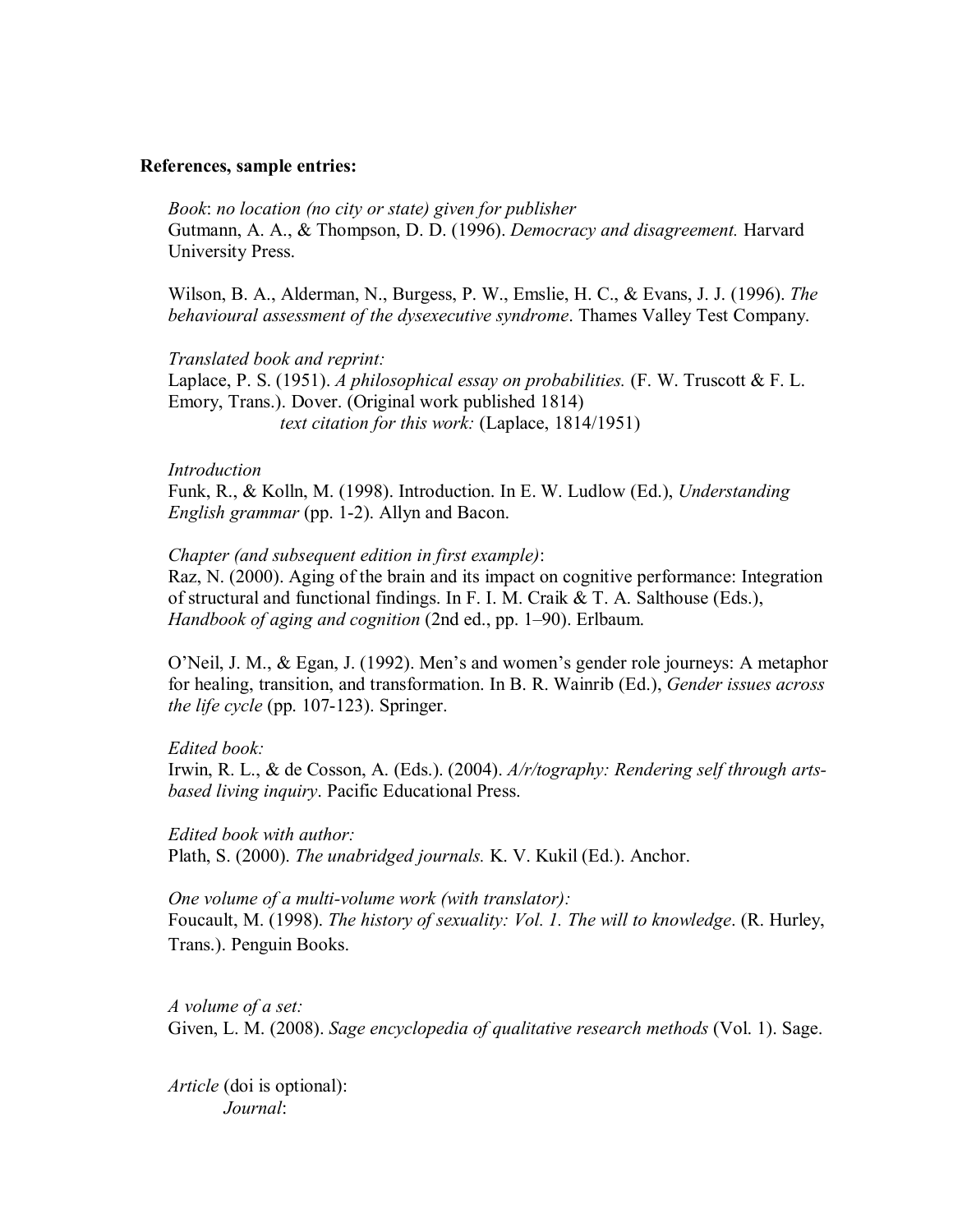Darwall, S. L. (1977). Two kinds of respect. *Developmental Psychology, 88*(5), 136-149.

*Special issue of a journal:* Carpenter, B. S., II, & Tavin, K. (Eds.). (2012). The graphic novel and art education [Special issue]. *Visual Arts Research, 38*(1).

*Magazine/Newspaper—print version:* Wallis, C. (1996, June 24). Faith and healing. *Time*, pp. 58-64.

Schultz, S. (2005, December 28). Calls made to strengthen state energy policies. *The Country Today*, pp. 1A, 2A.

*Online newspaper/magazine/journal (treat title of article—set roman--and title of newspaper or journal—set italics--as you would its print version)\*:* McClendon, B. (2021, August 17). The smooth compromise: How Obama's iconography obscured his omissions. *The Guardian*. https://www.theguardian.com/usnews/2021/aug/17/smooth-compromise-obama-iconography-obscured-omissions-petesouza

Boaz, D. (1997, April 25). Privatize marriage. *Slate*. http://www.slate.com/id/2440/

Eitz, M., Hays, J., & Alexa, M. (2012). How do humans sketch objects? *ACM Transactions on Graphics, 31*(4), 1-44. https://doi.org/10.5406/visuartsrese.44.2.0053

*Article with more than 20 authors* (write out first 19 authors in References, then use ellipsis, followed by final author):

Miller, T. C., Brown, M. J., Wilson, G. L., Evans, B. B., Kelly, R. S., Turner, S. T., Lewis, F., Nelson, T. P., Cox, G., Harris, H. L., Martin, P., Gonzalez, W. L., Hughes, W., Carter, D., Campbell, C., Baker, A. B., Flores, T., Gray, W. E., Green, G., . . . Lee, L. H.

*Encyclopedia entry:*

Bergmann, P. G. (1993). Relativity. In *The new encyclopedia britannica* (Vol. 26, pp. 501-508). Encyclopedia Britannica.

*Web document: ["Retrieved from" is no longer used unless there a retrieval date is relevant—usually when a source is (n.d.)]*

Angeli, E., Wagner, J., Lawrick, E., Moore, K., Anderson, M., Soderland, L., & Brizee, A. (2010, May 5). *Guide to citation*. http://owl.english.purdue.edu/owl/resource/560/01/

*Blog post/website page [webpage title is in italics; website name set roman]\** Egoyan, M. (2007, August 29). *Embodiment, identity and presence in Second Life--New wine or new bottles?* Embodied Research Group [Blog post]. http://embodiedresearch.blogspot.com/2007/08/embodiment-identity-and-presencein.html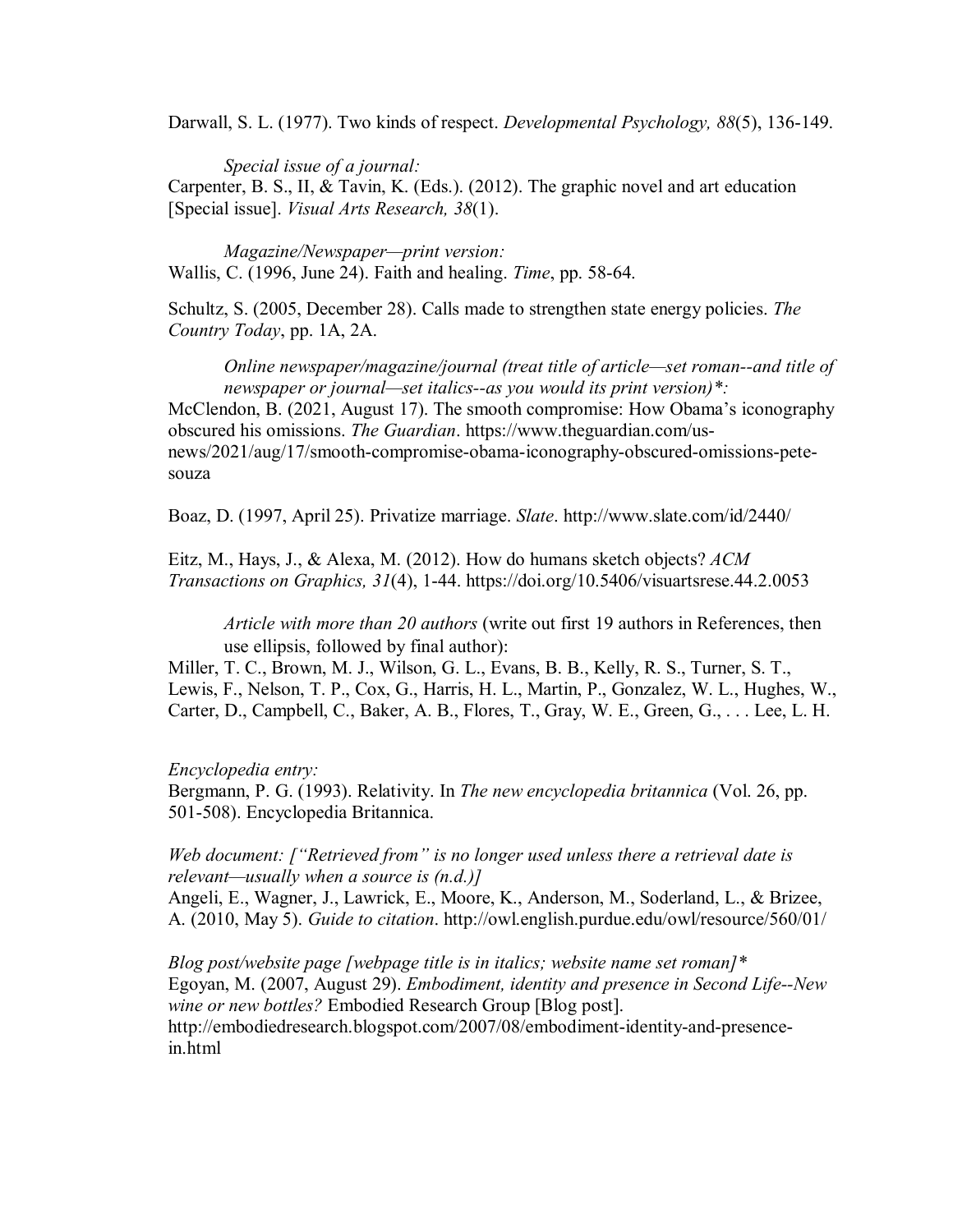McCombes, S. (2020, June 19). *How to write a problem statement*. Scribbr. https://www.scribbr.com/research-process/problem-statement/

Betts, J. (2020, July 18). *APA format and citations*. Bibliography.com. www.bibliography.com/apa/apa-format-and-citations/

### *Government document:*

U.S. Department of Labor, & Moynihan, D. P. (1965, March). *The Negro family: The case for national policy*. Office of Policy Planning and Research. https://web.stanford.edu/~mrosenfe/Moynihan%27s%20The%20Negro%20Family.pdf

U.S. Census Bureau. (n.d.). *U.S. and world population clock*. U.S. Department of Commerce. Retrieved July 3, 2019, from https://www.census.gov/popclock/

*Instagram* (content of the post up to the first 20 words) Art Hoe Collective [@arthoecollective]. (2015, November 10). *November: Photo and film. Lani @lani.p /She/Filipino/black/a few months ago I came across a video of Kathleen Cleaver talking* [Video]. Instagram. https://www.instagram.com/p/97XECIDaoG/

#### *Twitter*

Jarmon, R. [ReninaWrites]. (2016, February 7). *I am trained to see what others are invested In Forgetting*. Twitter. https://twitter.com/ReninaWrites/status/696328164570767360

*Artwork (if displayed in a major museum—otherwise use only text citation: name of artwork mentioned in text, and in parentheses, last name of artist, year, Internet link if available). Use city and state after museum name in the Reference if citing physical location:*

Kahlo, F. (1931). *Frida and Diego Rivera* [Oil on canvas]. Museum of Modern Art, San Francisco, CA.

Duveneck, F. (1872). *Whistling boy* [Painting]. Cincinnati Art Museum, Cincinnati, OH. http://www.artstor.org

Dali, S. (1931). *The persistence of memory* [Painting]. Museum of Modern Art, New York, NY.

### *Art Exhibition:*

*Design for eternity: Architectural models from the ancient Americas* [Exhibition]. (2015– 2016). The Met Fifth Avenue, New York, NY. https://www.metmuseum.org/exhibitions/listings/2015/design-for-eternity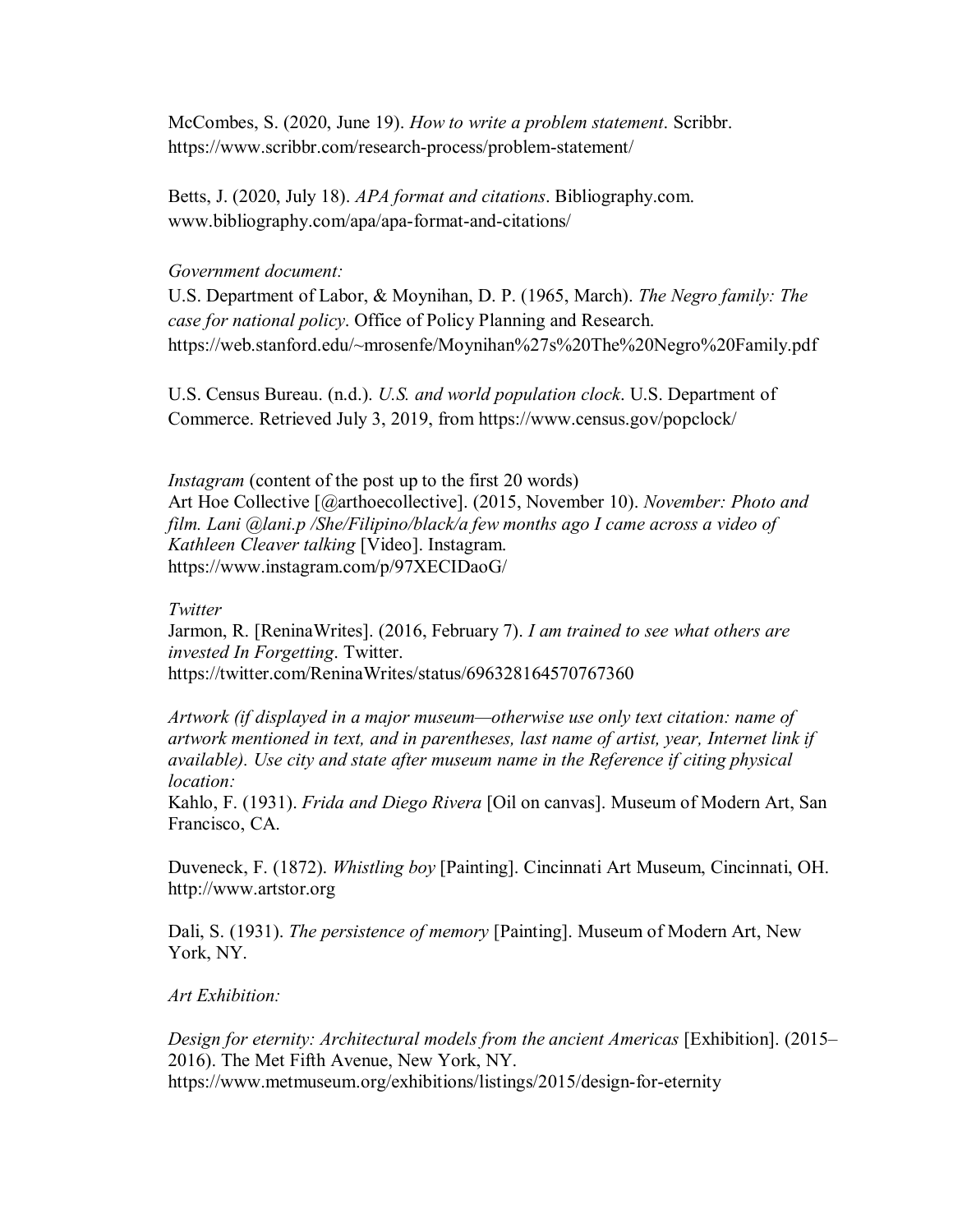Martinez, J.-L., & Douar, F. (2018–2019). *Archaeology goes graphic* [Exhibition]. The Louvre, Paris, France. https://www.louvre.fr/en/expositions/archaeology-goes-graphic

#### *Motion picture (use country of origin):*

Grunstein, P. (Producer), & Schnabel, J. (Director). (2007). *The diving bell and the butterfly* [Motion picture]. United States: Miramax.

#### *Television series episode*

Friedman, M. (Writer), & Filkin, D. (Director). (1980). The power of the market [TV series episode]. In M. Latham (Producer), *Free to choose*. Video Arts TV in association with WQLN.

### *YouTube video*

Bloomberg QuickTake. (2020, July 1). *How to build a city around bikes, fast* [Video]. YouTube. https://youtu.be/h-I6HFQXquU

Harvard University. (2019, August 28). *Soft robotic gripper for jellyfish* [Video]. YouTube. https://www.youtube.com/watch?v=guRoWTYfxMs

*Unpublished master's thesis (or doctoral dissertation; title is in italics): no city or state* Hannigan, S. (2005). *One man's experience of accessing affect through body-base movement and multi-modal arts* [Unpublished master's thesis]. La Trobe University.

Harris, L. (2014). *Instructional leadership perceptions and practices of elementary school leaders* [Unpublished doctoral dissertation]. University of Virginia.

*Unpublished paper from Presentation, Conference, Symposium, etc. (published paper would be cited like a journal or book chapter):*

Liu, S. (2005, May). *Defending against business crises with the help of intelligent agent learning solutions* [Conference session]. Paper presented at the Seventh International Conference on Enterprise Information Systems, Miami, FL.

### *Unpublished report: pdf file online:*

Seidel, S., Tishman, S., Winner, E., Hetland, L., & Palmer, P. (2009). *The qualities of quality: Understanding excellence in arts education* [Report]. https://www.wallacefoundation.org/knowledge-center/Documents/Understanding-Excellence-in-Arts-Education.pdf

*Legal citation* [in text use italics for case name] but set without italics in Notes or Refs: Lizzio v. Lizzio, 618 N.Y.S.2d 934 (Fam. Ct. Fulton Co. 1994). Brown v. Board of Educ. 347 U.S. 483 (1954). Mental Health Systems Act, 42 U.S.C. § 9401 (1988).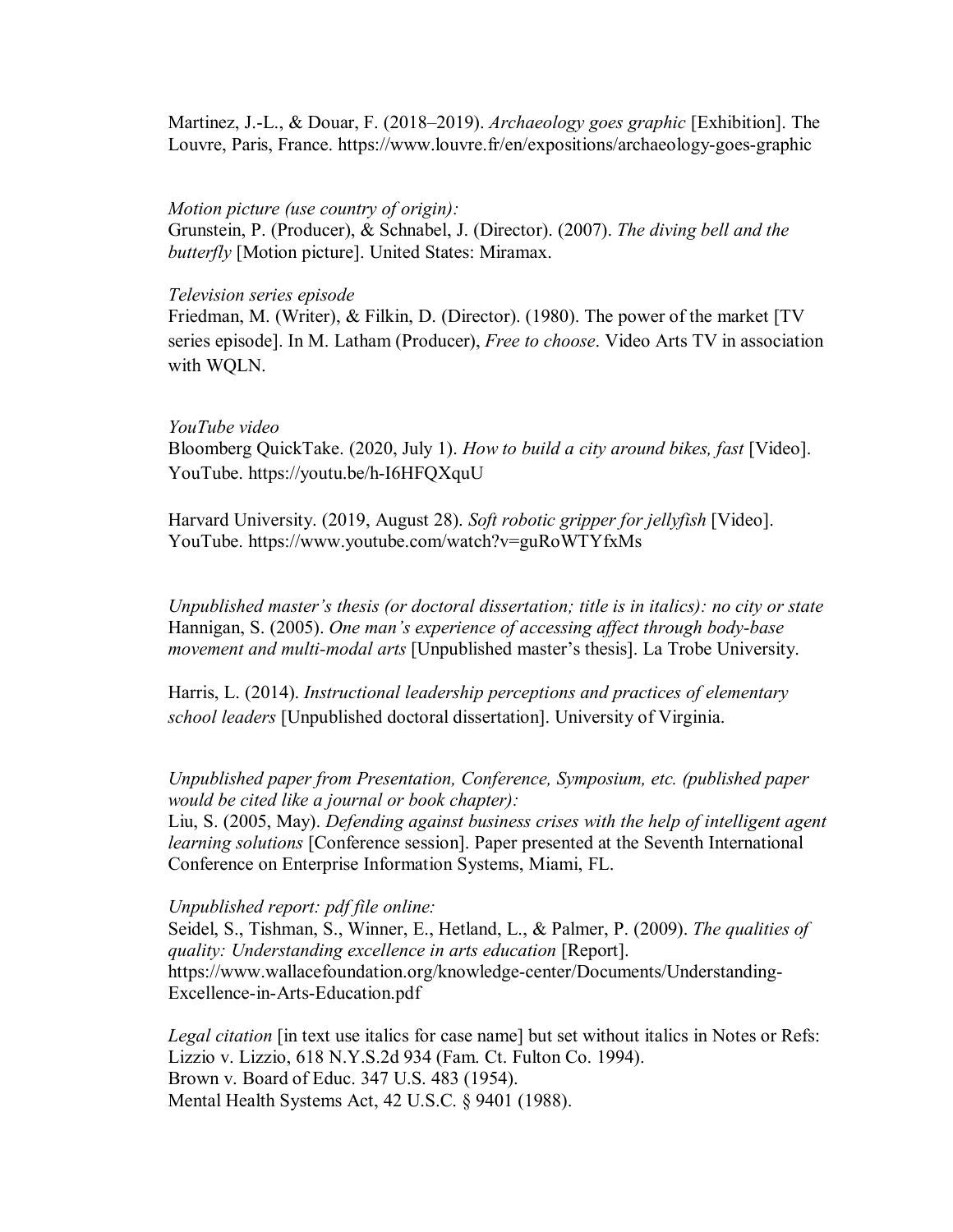# **In-Text Citation**

- Use *et al. even at first mention*, for three or more authors: (Jones et al., 2012, p. 56)
- List a series of author citations within one set of parentheses in *alphabetical order* (Billmayer, 2014; Freedman, 2003; Duncum, 2009)
- Okay to use "et al." in running text
- (Jones, 2001, p. 56); (Jones, 2012, 2015); (Smith, 1997a, 1997b); (Smith & Jones, 2001)
- (Smith, 1999, Chapter 3)
- (Johnson et al., 2003, pp.  $67-69$ )
- (Jones, 2002, p. 9): later citations to same author in same paragraph use only  $(p, x)$  and *no year*
- Secondary sources: (as cited in Currie et al., 2009, p. 8)
- To indicate a paragraph number [optional] for an online citation, use "para." *commonly not necessary and very cumbersome for long online articles*
- **Studies of reading in childhood have produced mixed results (Albright et al., 2004; Gibson, 2011; Smith & Wexwood, 2010).** Authors should be listed in *alphabetical order* within the citation.
- **Smith and Wexwood (2010) reported an increase in the number of books read, whereas Gibson (2011) reported a decrease. Albright et al. (2004) found no significant results.**
- Cite personal communication in text but not References: **My grandmother's advice was, "Never pass up a chance to eat, sit down, or use a clean restroom" (S. Dean, personal communication, May 14, 1980).**
- For a passing reference to a website in text, the URL is sufficient; no Reference list entry is needed: **Gussie Fink-Nottle has set up a discussion forum for newt fanciers (http://gfnnfg.livejournal.com/).**
- Classical works unknown date—use translation date: (Aristotle, trans. 1931)
- Original pub. date included: James (1890/1983)
- Use indented text block for quotes of *40 or more words* (sometimes shorter quotes can be set off to make them stand out), and omit start and end quotation marks; citation follows period.
- Callouts in text: (see Figure 1) (Table 3)
- *Scriptural*: 2 Corinthians 11:29-30

# **Endnotes**

- Section subhead is "Notes"
- Notes section precedes References section (if both are used)
- Capitalize titles mentioned in endnotes and enclose them in quotes if they are article or chapter titles
- **Social media when cited only in Endnotes:** 1. Fatimah Nyeema Warner [Noname], June 18, 2020, Song 33 [YouTube video]. https://www.youtube.com/watch?v=NFp1eW2bihg.